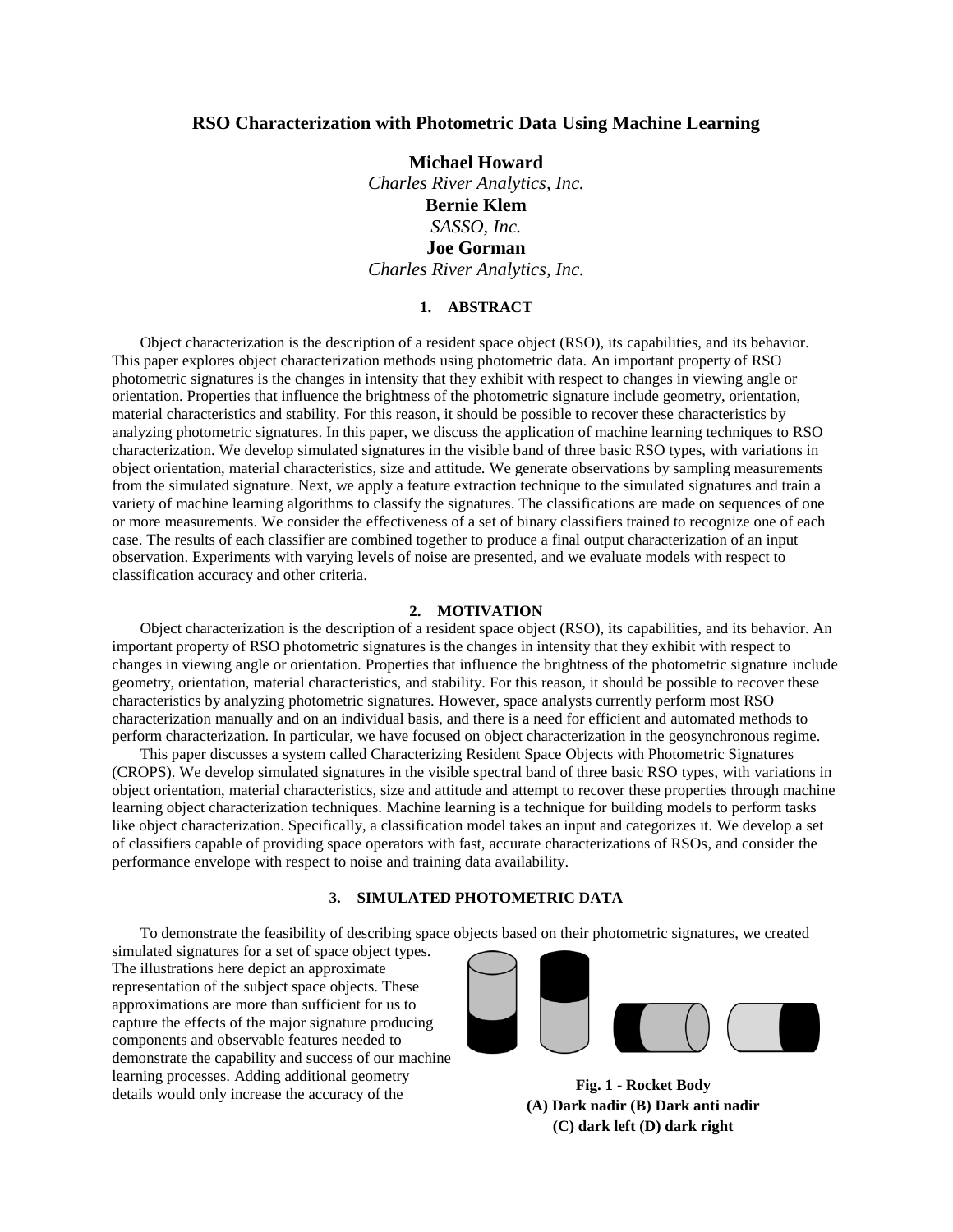object details but would add little to affect the overall positive achievement of the results presented in Sectio[n 6.](#page-5-0) This also emphasizes the utility of applying streamlined signature modeling to demonstrate machine learning

capability. First, we determined a set of space objects to produce simulations of space objects. We chose to simulate the signatures of three object types: A communication satellite, based on the Galaxy 15 architecture; a cube satellite, and a cylindrical rocket body. Simulations for the communication satellite featured both a cube-shaped bus and a cylindrical bus. Thus, there are enough similarities that identification of the cases is not trivial.

Additionally, we include signatures of both stable and tumbling objects. The modeled objects

contain some surface non-uniformities in geometry and material characteristics, and multiple stable orientations and attitudes. In some cases, object size is also varied. The signature predictions consist of walk around views for stable objects and single views for tumbling objects for a single solar incidence scenario. Most geosynchronous payloads

will be body nadir pointing and therefore one does not expect to see a second face come fully into view. Later, when we use classification techniques to identify the object in these signatures, we create 'observations' of the objects by extracting points from a subsection of the signature and apply random noise to the points. It is important to note that the classification models operate on the points from a subsection and not the full signature. Each simulation is modeled in the visible band. In these simulations, the broadening of the solar glints and absolute glint magnitudes are not intended to be high fidelity. However, the relative magnitudes and location of the glints on the angle scale are accurate. In total, there are 15 cases of the three space object types.



<span id="page-1-0"></span>**Fig. 2 – Communication Satellite (A) Cylindrical Central Body (B) Cubic Central Body**





We produced simulations for two variations of a communication satellite, modeled after the Galaxy 15. One case features a cubic central body, and the other a right-circular cylinder central body. [Fig. 2](#page-1-0) is an illustration of the cases. [Fig. 3](#page-1-1) shows the simulated signatures of the stable cases on the left, and tumbling cases on the right. A visual inspection indicates that the signatures of the central body types are quite similar, with the most significant



**Fig. 4 – Communication Satellite Signatures**

<span id="page-1-1"></span>differences in magnitude appearing at a viewing angle around 50 degrees. For the stable cases, there are four glints per cycle. In the tumbling case, eight glints appear in each cycle.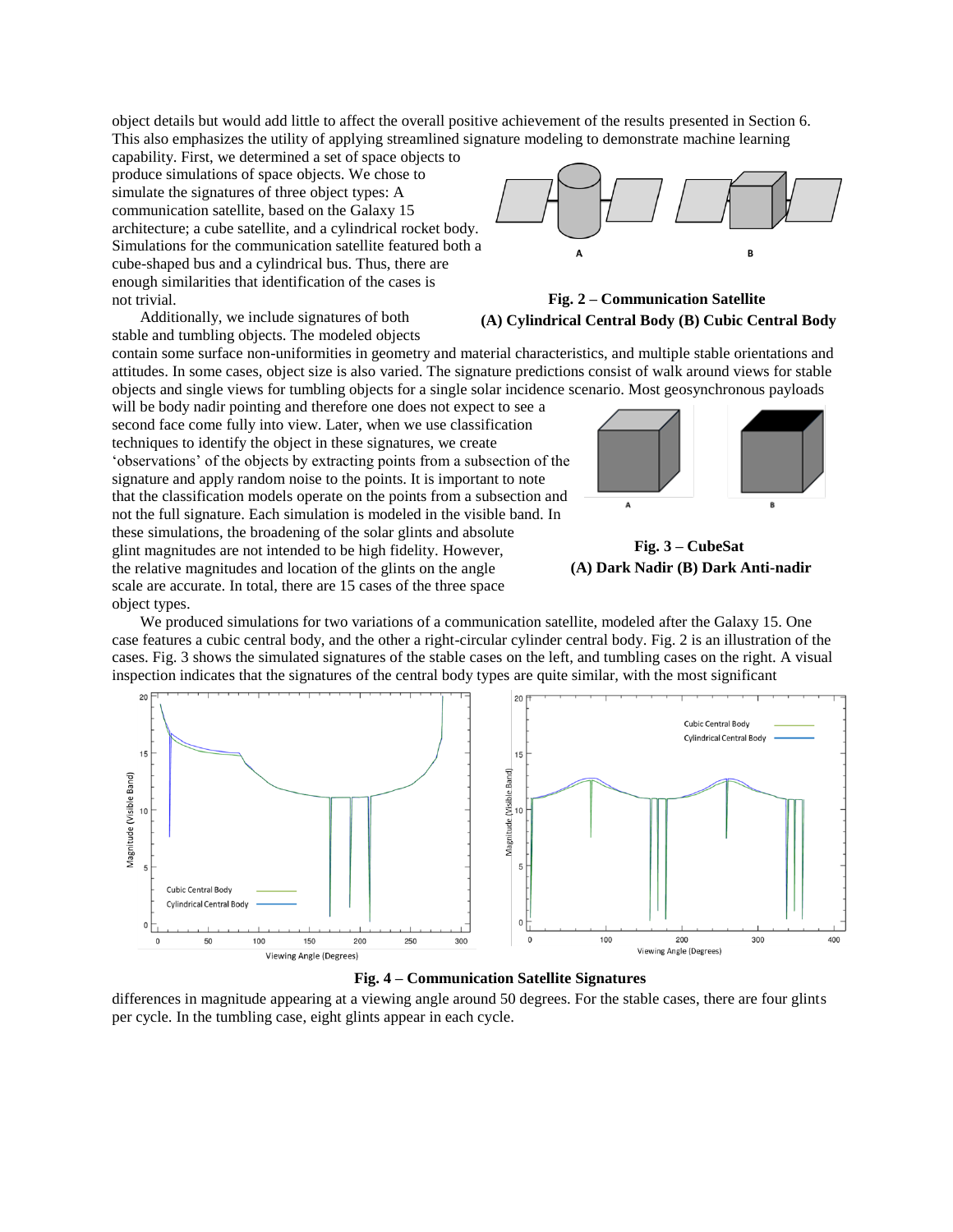

**Fig. 5 – Vertical Rocket Body Signatures**

<span id="page-2-0"></span>



<span id="page-2-1"></span>characteristic of the two cases. In the tumbling case, there are four glints per cycle. Two glints from the side surfaces, and one each from the bright and dark top and bottom. In all cases, the 10cm cube is about five magnitudes fainter than the 1m cube.

The next step is to define the inputs to the classification model. To create a classification model from our 15 simulated signatures, we need to create a large set of observations. By *signature*, we refer to the continuous simulated curve described in the preceding section. By *observation*, we mean a set of points representing the measured magnitudes resulting from observing a space object. Clearly, real-world observations will not be a perfectly smooth curve and will contain a limited number of points. A method must be devised for extracting observations from our simulated signatures. Additionally, because of uncertainties in the viewing conditions, seasonal effects, or calibration of viewing equipment, we also need to account for possible noise in the observations. To help **Fig. 7 - CubeSat Signatures**

The rocket body was modeled as a cylindrical object with one end featuring dark paint. We produced six stable cases of the rocket body: Stable, with the dark end at the nadir and at zenith, as well as with the dark side facing the velocity vector and anti-velocity vector. We also included a tumbling case. [Fig. 1](#page-0-0) shows the different orientation cases included in our simulations.

[Fig. 6](#page-2-0) and [Fig. 5](#page-2-1) show the simulated signatures for the rocket body in both orientations. For the vertical stable cases, there are two glints per cycle. The first is the convex surface glint. The second is the end plate glints. Note that there is a difference in the relative magnitudes of these glints, due to the bright or dark color at the end of rocket body. In the horizontally oriented stable case, there are similarly two glints per cycle, with the first being the end plate glint, which again exhibits the difference in relative magnitude. In the tumbling case, there are five glints per cycle. The brightest glint is the bright end plate, the second brightest is the dark end, and the remaining three are the convex surface glints. We modeled a cube satellite featuring four sides with solar panels, one dark side and one bright side (see ). The cube satellite is modeled at two sizes – 1m and 10cm. We produced simulations in which the dark side is at the nadir and zenith, as well as a tumbling case.

[Fig. 7](#page-2-2) contains the simulated signatures of all six cases. Note that slight rotations in azimuth (3 degrees) would produce a similar signature profile, but without the glints. The stable case features a glint from the solar panel side surface, and a glint from the bright or dark side. The relative magnitude of this glint is a distinguishing



<span id="page-2-2"></span>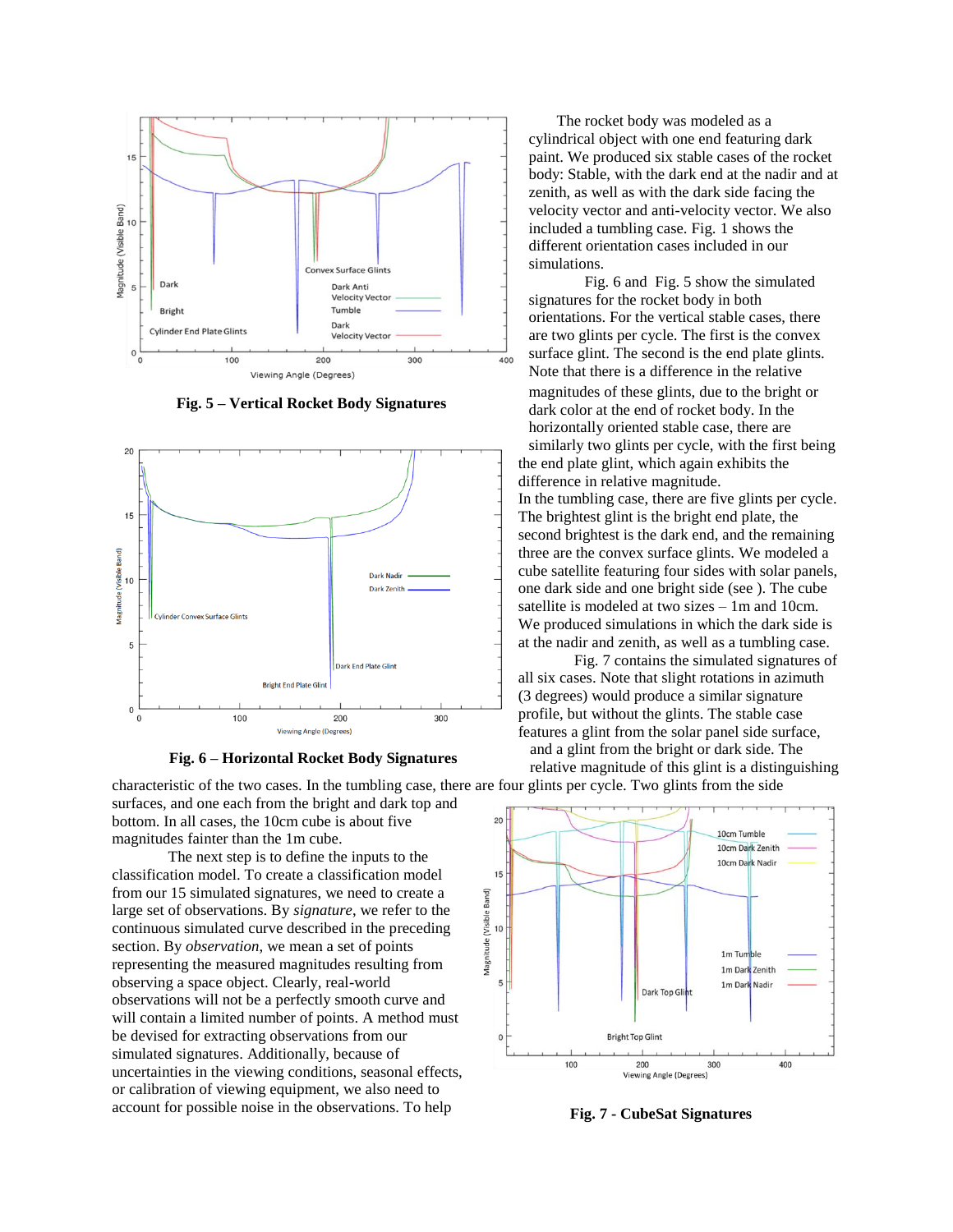understand how to accomplish this, we considered the schema for the GEODDS system and examined the data present in the Geocolor Photometry Catalog. For both cases, an observation consists of a set of measurements with an interval of time separating each measurement. Thus, to create these types of observations from our simulations, we first choose an initial angle  $\theta$  and a number of points, n. We take a section of a simulated curve, then sample a value at  $\theta$  and advance the viewing angle by a small, uniformly distributed amount. This is repeated  $n$  times. Optionally, when each value is sampled, we generate a small, normally distributed noise term and multiply it by the sampled value. In other words, for each sampled measurement  $m$ , we create a new measurement by multiplying by normally distributed random noise:

# $m_{new} = am$ , a  $\sim Normal(1.0, \sigma^2)$

This sampling process is repeated to generate several thousand observations from each simulated signature, and each of the resulting observations are distinct. Note that the number of points and the amount of noise present is a parameter of the process.



#### **Fig. 8: From observation to noisy observation**

<span id="page-3-0"></span>In most of our experiments, we used a variance of  $\sigma^2 = 0.05$ . In section [7,](#page-5-0) we report the results of changing this parameter as well as reducing the number of measurements contained in each observation. As an illustration, [Fig. 8](#page-3-0) shows a section of  $cos(x)$  before and after sampling, and after multiplication by a random noise term. This is a simple approach to simulate noise from a variety of potential sources.

## **4. FEATURIZATION**

<span id="page-3-2"></span>The next step is to convert each observation in the dataset into a representative set of features. There are well known observable features which affect the photometric signature of a space object: size, motion period, location and frequency of glints, relative peak magnitudes of glints, possible ratio of maximum to minimum diffuse signatures, and absolute and relative magnitudes of diffuse signatures all impact the shape of a signature. The features in [Table 1](#page-3-1) transform an input observation from a set of photometric measurements into a consistent set of qualities for comparison to separate different classes of objects. Note that data from any source that produces photometric measurements can be transformed into the CROPS feature set.

<span id="page-3-1"></span>

|                                           | Feature               | <b>Description</b>                                                                                                            | Algorithm                                                                                                                                                                                                                                   |  |  |  |  |
|-------------------------------------------|-----------------------|-------------------------------------------------------------------------------------------------------------------------------|---------------------------------------------------------------------------------------------------------------------------------------------------------------------------------------------------------------------------------------------|--|--|--|--|
| <b>Dominant</b><br>frequency<br>features  | Dominant<br>frequency | Finds the N largest FFT bins                                                                                                  | $\big\{ FFT_i > FFT_i > FFT_k \big\}$<br>$DF = i, j, k$ where $\begin{cases} \forall_{i \in FFT}(FFT_i > FFT_i) \\ \forall_{i \in \{FFT - FFT_i\}}(FFT_j > FFT_i) \end{cases}$<br>$\forall_{i \in \{FFT - FFT_i - FFT_i\}} (FFT_k > FFT_l)$ |  |  |  |  |
|                                           | Peak support value    | Computes the number of frequency samples that<br>slope upward to the peak on both sides                                       | $PS_i = N_{\text{ascending}} + N_{\text{descending}}$                                                                                                                                                                                       |  |  |  |  |
|                                           | Inter-peak distance   | Computes the difference in frequency between<br>subsequent peaks                                                              | $PD_i = DF_{i+1} - DF_i$<br>(where the DF; have been ordered by<br>frequency)                                                                                                                                                               |  |  |  |  |
| Mel-frequency<br>Cepstral<br>coefficients | M0-M10                | Applies a set of triangular filters designed to<br>isolate specific patterns, but tuned to the<br>photometric intensity range | $c(n) = \frac{1}{N} \sum_{k=0}^{N} \log  FFT_{avg}(k)  e^{j2\pi k \frac{n}{N}}$                                                                                                                                                             |  |  |  |  |
| Spectral centroid                         | Sc                    | Computes center of mass of the FFT                                                                                            | $Sc = \sum_{i=1}^{N} i * FFT_i / \sum_{i=1}^{N} FFT_i$                                                                                                                                                                                      |  |  |  |  |
| <b>Spectral Ratio</b>                     | Sr                    | Computes the weighted sum of the lower N<br>frequency bins to the upper bins                                                  | $\left  Sr = \int_{0}^{x_1}  X(f)  df / \int_{0}^{x_2}  X(f)  df \right $                                                                                                                                                                   |  |  |  |  |

|  | <b>Table 1: Representative features</b> |  |
|--|-----------------------------------------|--|
|--|-----------------------------------------|--|

The aim is to capture the distinguishing characteristics of each space object type and status. For instance, the dominant frequency feature identifies the location of glints, their frequency, and their relative peak magnitudes.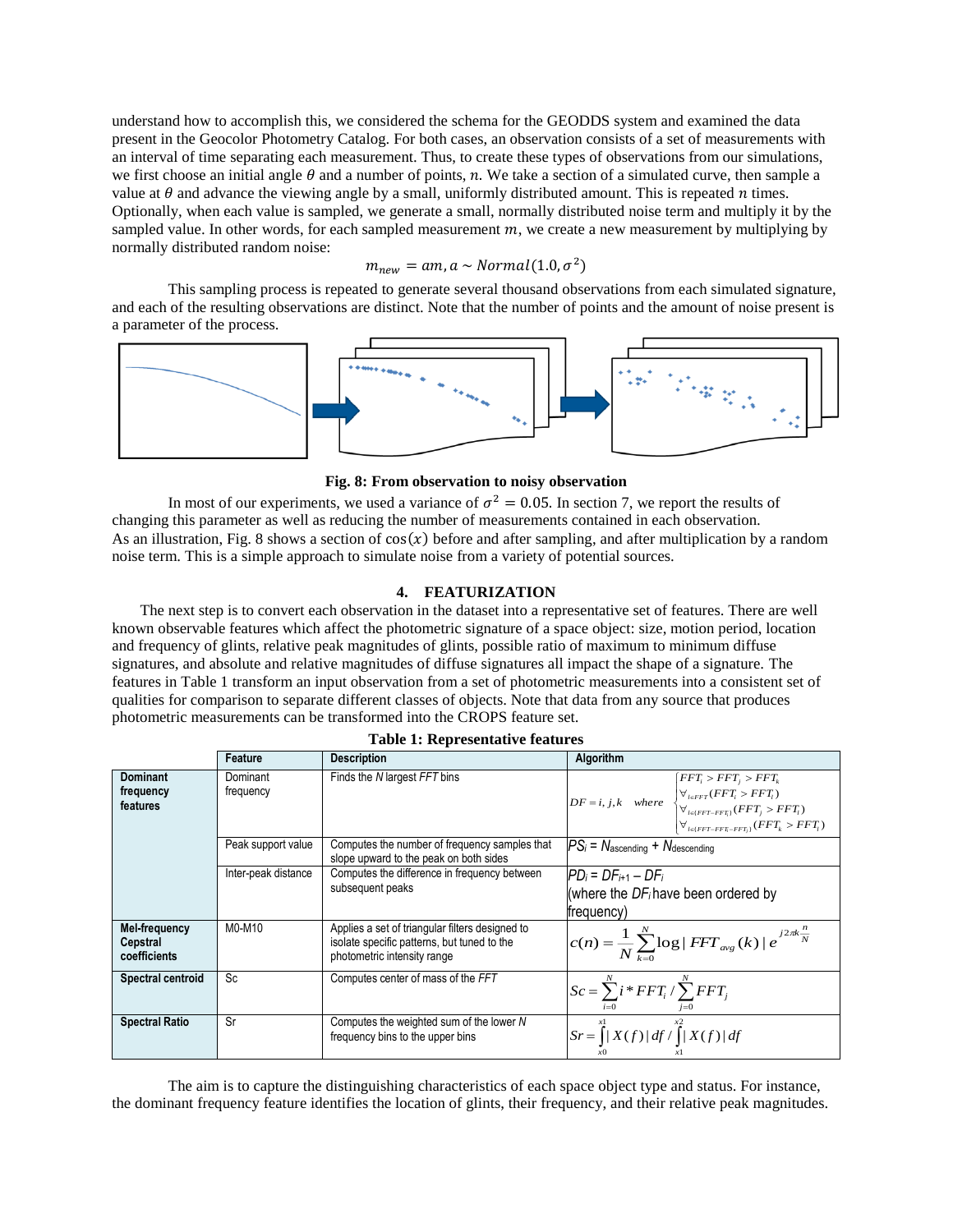There are a considerable number of free parameters in the feature set. The presence of a single feature can be indicative of a specific capability of space object type. The features serve as the basis of data exploitation, and are thus the key to object classification and characterization. In addition, these features are agnostic to the source of the observations and could be extracted from multiple photometric bands or sources producing photometric data.

# **5. CLASSIFICATION MODELS**

The data exploitation component contains a set of machine learning models to infer the type and status of space objects. The type of machine learning task that the CROPS data exploitation models apply is called classification. Classification means that the model is presented with one instance of data – in our case, an observation represented by the feature set described in section [4–](#page-3-2) and must assign it a classification label from a discrete set of choices. The classification label is the type of space object that the model believes is present in the observation. The results of transforming observations to representative features are input to a set of four classifiers, each trained to recognize one of the three basic space object types in our dataset, as well as the tumbling status of the object. The CROPS data exploitation component contains a separate classification model for each space object type. We refer to these first four models as the 'first tier classifiers.' The reasoning behind this approach is that certain machine learning techniques may be more apt at identifying particular object types. Additionally, we may want to include or exclude specific features for identifying space object types that are especially similar or difficult to discern. The architecture is flexible enough to enable more complicated data exploitation scenarios in the future when classifying a large number of space object types may be required.

For each input observation, the output of each model is a classification label and a probability. The probability represents the confidence or belief of the classifier in the label that it has chosen. The models participate in the overall object classification in a 'one-against-all' fashion, meaning that we have a separate model for recognizing each type of object and each is trained to recognize only one specific type of object. For instance, when we train a model to identify a communication satellite, the dataset includes observations from all four simulations. This includes stable and tumbling rocket bodies and communication satellites.

<span id="page-4-0"></span>Each model outputs a probability that the given observation is a match to the space object type or status that the model has been trained to recognize. If the probability is above .50, then the output is considered as a 'yes' or a 'positive.' As an example, if an observation of a stable communication satellite with a cylindrical central body was input to the classifier, we might see the outputs illustrated in [Table 2](#page-4-0)

|                 | Yes  | No   |  |  |  |  |  |  |  |
|-----------------|------|------|--|--|--|--|--|--|--|
| <b>Stable</b>   | 0.80 | 0.20 |  |  |  |  |  |  |  |
| Cube            | 0.05 | 0.95 |  |  |  |  |  |  |  |
| <b>Comm Sat</b> | 0.80 | 0.20 |  |  |  |  |  |  |  |
| <b>Rocket</b>   | 0.40 | 0.60 |  |  |  |  |  |  |  |

**Table 2 – Example Classifier Output**

The output of the classifier with the highest confidence is passed on to its corresponding second tier of classification models, which determine the specific orientation, size or variant of the space object type. While the first tier classifiers were trained using the entire range of space object types, a second tier classifier was trained exclusively on cubesats, communication satellites or rocket bodies. These models are specialized to detect the finer grained characteristics of the space objects. For example, if the first tier of classification models identified an observation as a communication satellite, the second tier 'satellite details' classifier determined whether the satellite had a cylindrical or cubic central body. If the first tier of classification models detected a rocket body, then the second tier determined its orientation, and so on. The entire set of outputs from all classifiers was combined into a single output belief vector containing the highest probability classification, and the probability distribution from each individual classifier.

## **6. EVALUATION CRITERIA**

We applied several standard performance measures to evaluate the performance of the CROPs data exploitation component. Specifically, we examined the accuracy, precision, and recall of each classifier. Each of these metrics are based on the number of true positives (TP), true negatives (TN), false positives (FP) and false negatives (FN) in the output classification. If the classifier assigns a value of '1' to a data instance, and the correct value is '1,' then this instance is counted as a true positive.

*Accuracy* is an intuitive measure of performance. It is simply the number of correctly labelled instances divided by the total number of instances. It is a value between  $0$  and  $1$  – the percent of the data that is correctly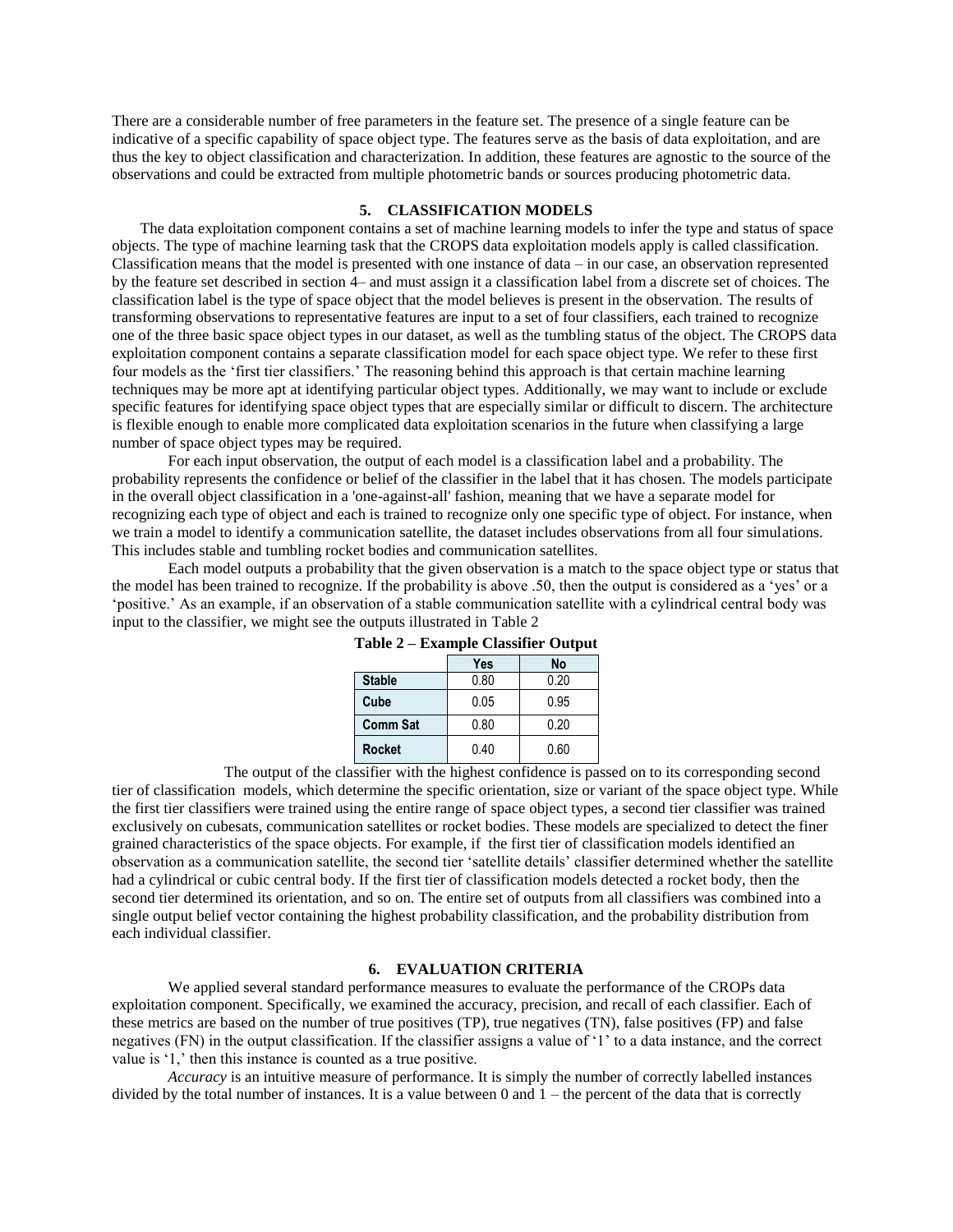classified. *Precision* is the rate at which data instances identified by the classifier as positives are actually positive. *Recall* is the probability that a positive data instance is correctly identified. There are scenarios in which each of these measures might be more valuable than the others. For example, in the case that there are far fewer positive data instances than negatives, a classifier would be able to achieve a high accuracy, even without correctly identifying any positives. In this scenario, one would want to emphasize recall as more important than accuracy or precision. There are metrics that help to find a good balance between accuracy, recall, and precision. F-Measure defines a parameter,  $\beta$ , which controls the degree to which recall is favored over precision. In our experiments, we used  $\beta = 1$ , meaning we want to balance recall and precision equally.

We examined the performance of a variety of machine learning techniques, including decision trees, logistic regression, neural networks, support vector machines, nearest-neighbors classification, and rule based classification. We applied the models against a dataset of simulated observations and compared their performance. In total, we generated 6000 simulated observations and divided the total in half. The first half of the data was used for training the models, and the second half was used for evaluation. In section [7,](#page-5-0) we describe our experiments with reducing the number of training instances. We also considered the effects of the noise level in the data set by varying the noise applied to each observation, and considered the outcome of reducing the number of measurements present in each signature.

We examined the performance of a variety of machine learning techniques, including decision trees, logistic regression, neural networks, support vector machines, nearest-neighbors classification and rule based classification. We applied the models against a dataset of simulated observations and compared their performance. While we evaluated a number of different machine learning models, we restricted the data exploitation component to use the same type of classification model for each tier of classification and for each space object type. In future work, we could explore optimization of the data exploitation component by incorporating different classifier types for detecting specific space objects, as well as combining multiple classifiers into an ensemble .

#### 7. **RESULTS**

<span id="page-5-0"></span>[Table 3](#page-5-1) shows the results of running the data exploitation component on the dataset, using a noise multiplier with 0.05 variance. Training of Random Forest [2][4] Logistic Regression [5], K-Nearest Neighbors [7] and Naïve Bayes [6] classifiers required very little time, and the models were trained after a few seconds. Neural Networks [1] and Support Vector Machines [3] are considerably more sensitive to parameters and required a longer period of time to train. For the full 3000-point dataset, these classifiers were trained after approximately a half hour. After training, however, all classifiers produced their output characterizations nearly instantaneously.

<span id="page-5-1"></span>

|                               | <b>Accuracy</b> | <b>Precision</b> | Recall  | F1     |
|-------------------------------|-----------------|------------------|---------|--------|
| Naïve Bayes                   | 0.9756          | 0.9934           | 0.9577  | 0.9752 |
| Logistic Regression           | 0.9316          | 0.9531           | 0.9083  | 0.9302 |
| Random Forest                 | 0.9956          | 0.9976           | 0.99363 | 0.9956 |
| <b>Support Vector Machine</b> | 0.9860          | 0.9880           | 0.9841  | 0.9860 |
| Neural Network                | 0.9856          | 0.9927           | 0.9785  | 0.9855 |
| K Nearest Neighbors           | 0.9516          | 0.9263           | 0.9817  | 0.9532 |
| CN <sub>2</sub> Rules         | 0.9896          | 0.9850           | 0.9944  | 0.9897 |

**Table 3 – Performance Comparison of Model Types**

All of the classification models performed at a high level with regard to the evaluation criteria defined in the previous section. The Random Decision Forest (RDF) classifier exhibits the highest accuracy. The classification results of all 15 simulated cases for RDF are shown in a contingency table in [Table 5.](#page-6-0) The keys to the entries of the contingency table are in [Table 4.](#page-6-1) Each cell of the table represents the number of cases. The columns represent the ground truth, and the rows represent the output from the model. For example, the value in row N, column O is '4'. This indicates that a tumbling 10cm cube satellite was misclassified as stable in four cases. A perfect result would contain only entries on the diagonal.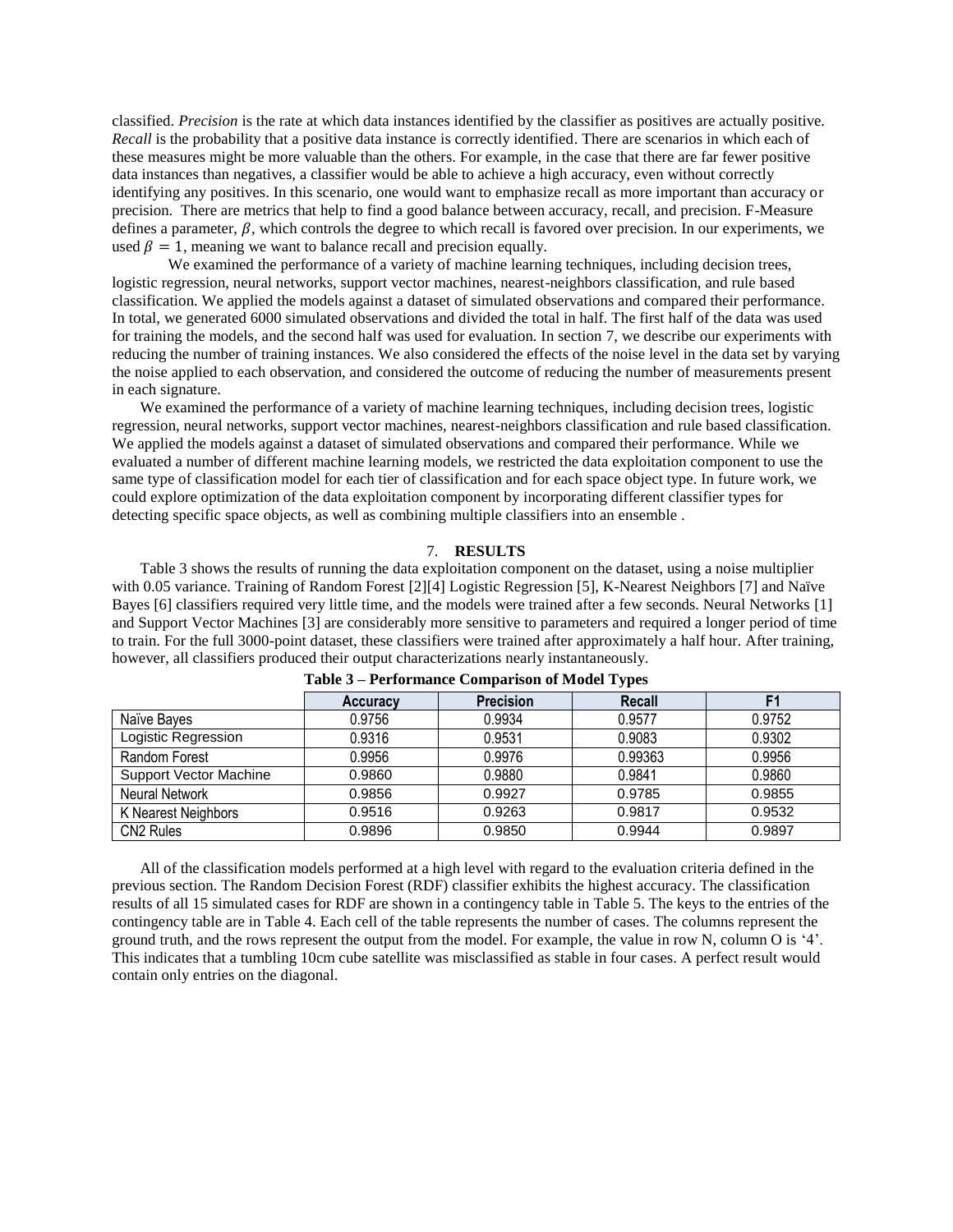<span id="page-6-1"></span>

| Key | <b>Class</b> | <b>Detail</b>             | <b>Status</b> |
|-----|--------------|---------------------------|---------------|
| A   | G15          | <b>Cylindrical Bus</b>    | Stable        |
| B   | G15          | <b>Cylindrical Bus</b>    | Tumble        |
| C   | G15          | Cubic Bus                 | Stable        |
| D   | G15          | Cubic Bus                 | Tumble        |
| E   | Rocket Body  | Dark Anti Velocity Vector | Stable        |
| F   | Rocket Body  | Dark Velocity Vector      | Stable        |
| G   | Rocket Body  | Dark Nadir                | Stable        |
| н   | Rocket Body  | Dark Zenith               | Stable        |
|     | Rocket Body  |                           | Tumble        |
|     | 1m Cube      | Dark Zenith               | Stable        |
| Κ   | 1m Cube      | Dark Nadir                | Stable        |
|     | 1m Cube      |                           | Tumble        |
| М   | 10cm Cube    | Dark Zenith               | Stable        |
| N   | 10cm Cube    | Dark Nadir                | Stable        |
| O   | 10cm Cube    |                           | Tumble        |

**Table 4: Contingency table key**

Note that a high number of communication satellite cases were included because it was considered the most difficult case to classify. Also, there are an approximately equal number of tumbling and stable cases of each object type, even if there are multiple stable orientations of the object. The training and testing data were split randomly after the observations were generated and so the representation of each object type and status is approximately even, though not exact.

<span id="page-6-0"></span>

| Predicted \ |          |          |          |          |          | ັ        |          |          |          |     |          |    |    |          |          |
|-------------|----------|----------|----------|----------|----------|----------|----------|----------|----------|-----|----------|----|----|----------|----------|
| Actual      | A        | B        | C        | D        | Е        | F        | G        | н        |          | J   | Κ        | L  | M  | N        | O        |
|             |          |          |          |          |          |          |          |          |          |     |          |    |    |          |          |
| A           | 401      | $\Omega$ | 0        | 0        | $\Omega$ | $\Omega$ | $\Omega$ | 0        | $\Omega$ | 0   | 0        | 0  | 0  | 0        | 0        |
| B           | $\Omega$ | 404      | $\Omega$ | $\Omega$ | $\Omega$ | $\Omega$ | $\Omega$ | 0        | $\Omega$ | 0   | $\Omega$ | 0  | 0  | $\Omega$ | 0        |
| C           | 0        | 0        | 410      | 0        | 0        | 0        | 0        | 0        | $\Omega$ | 0   | 0        | 0  | 0  | 0        | $\Omega$ |
| D           | 0        | 0        | 0        | 426      | $\Omega$ | $\Omega$ | 0        | 0        | $\Omega$ | 0   | 0        | 0  | 0  | 0        | 0        |
| Е           | 0        | 0        | $\Omega$ | 0        | 102      | 0        | 0        | 0        | $\Omega$ | 0   | 0        | 0  | 0  | 0        | 0        |
| F           | 0        | 0        | $\Omega$ | 0        | 0        | 107      | и        | 4        | $\Omega$ | 0   | 0        | 0  | 0  | 0        | $\Omega$ |
| G           | 0        | $\Omega$ | 0        | 0        | $\Omega$ | $\Omega$ | 105      | 2        | $\Omega$ | 0   | 0        | 0  | 0  | 0        | 0        |
| н           | 0        | $\Omega$ | $\Omega$ | 0        | $\Omega$ | $\Omega$ | 0        | 95       | $\Omega$ | 0   | 0        | 0  | 0  | 0        | 0        |
|             | 0        | 0        | $\Omega$ | 0        | $\Omega$ | 0        | $\Omega$ | $\Omega$ | 426      | 0   | 0        | 0  | 0  | $\Omega$ | 0        |
| ۰.          | 0        | 0        | 0        | 0        | 0        | 0        | 0        | 0        | $\Omega$ | 123 | 0        | 0  | 0  | 0        | 0        |
| ĸ           | 0        | 0        | 0        | 0        | 0        | 0        | 0        | 0        | $\Omega$ | 0   | 113      | 0  | 0  | 0        | 0        |
|             | 0        | 0        | $\Omega$ | 0        | $\Omega$ | $\Omega$ | 0        | 0        | $\Omega$ | 0   | 0        | 63 | 0  | $\Omega$ | $\Omega$ |
| M           | 0        | 0        | $\Omega$ | 0        | $\Omega$ | $\Omega$ | $\Omega$ | 0        | $\Omega$ | 0   | 0        | 2  | 84 | 0        | 0        |
| N           | 0        | 0        | 0        | 0        | $\Omega$ | $\Omega$ | $\Omega$ | 0        |          | 0   | 0        | 0  | 0  | 70       | 4        |
| O           | 0        | $\Omega$ | 0        | 0        | $\Omega$ | $\Omega$ | 0        | 0        | $\Omega$ | 0   | 0        | 0  | 0  | и        | 59       |

**Table 5: Contingency table of RDF classification results**

These results established the feasibility of characterizing space objects from photometric data. However, a number of concerns remain. Because of uncertainties in viewing conditions, seasonal effects, and instrument calibration, there may be considerable noise present in observations. Second, the noise level present in deployment may be greater than the noise level used to train the model, or have a different distribution. Third, the amount of real-world measurements available may be considerably scarcer than what was used in our sampling process. Finally, the computational cost of characterizing an observation should be as low as possible, and the required time to update or train the model should also be tractable.

We can restate these considerations in terms of common machine learning concepts. First, it must be ensured that the classification technique employed by CROPS is resistant to over fitting. Over fit means that the learned model can only recognize cases which are identical or very similar to the cases contained in the training data. We assessed the resistance to over fitting by testing against a different noise level and sampling rate than what was used in the training data, comparing the results across the different classifiers, and selecting a technique which performs well. We refer to this as a change in environment, meaning that the conditions of the training environment are not necessarily the same as the deployment environment. Second, the CROPS exploitation component must be resistant to noise. CROPS should be able to provide useful characterizations of space objects, even in noisy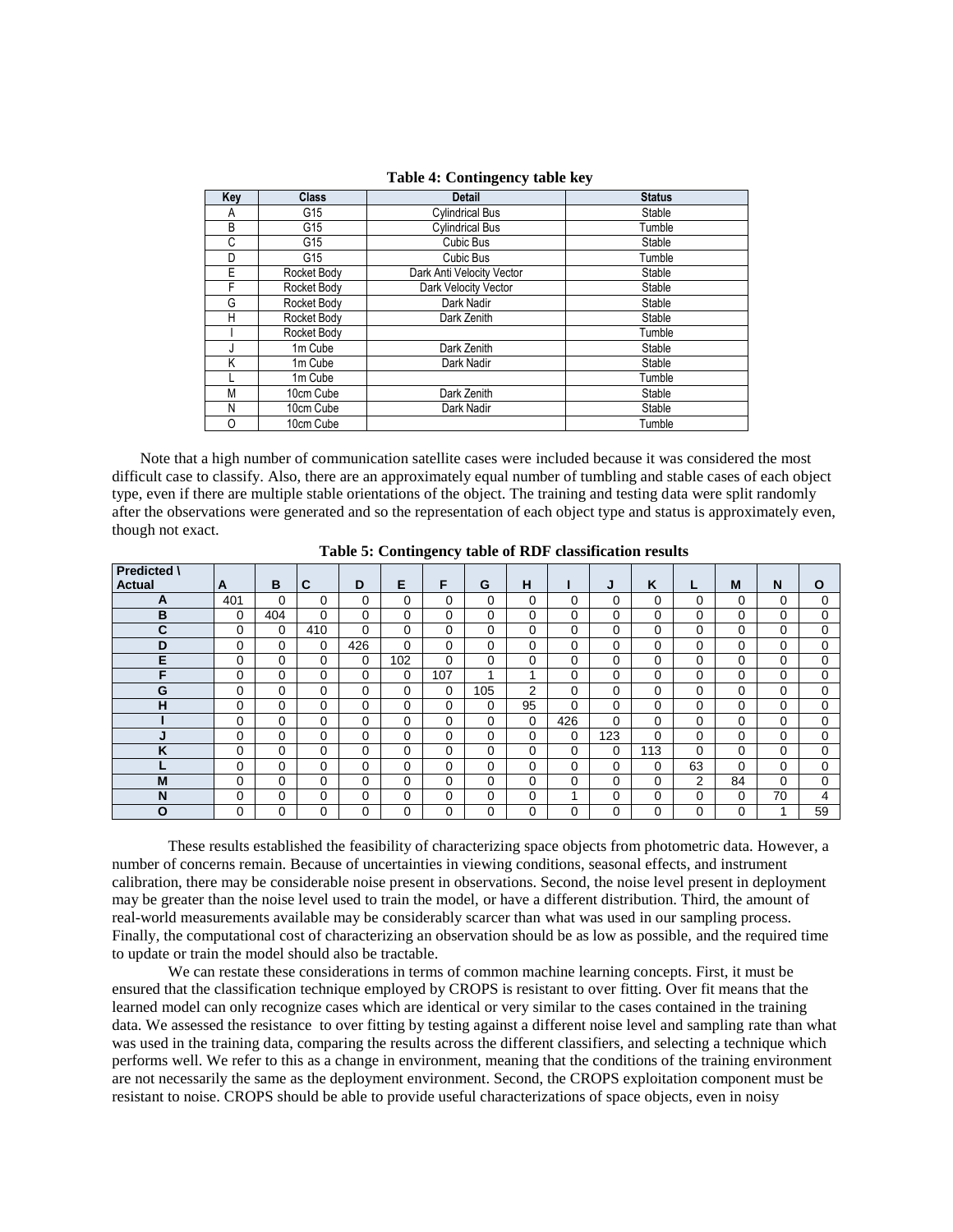conditions. We evaluated the robustness to noise by varying the amount of noise in the data. Lastly, we measured the performance of the model using a smaller number of measurements per observation to investigate how the accuracy degrades as data becomes increasingly scarce.

To evaluate resistance to over fit, we trained the models using the original dataset, but tested them against a dataset in which the variance of the noise multiplier is increased from 0.05 to 0.15. The results are shown in [Table 6.](#page-7-0) Clearly, certain classifiers are more robust to this type of change in environment type of data than others. The results suggest that in deployment, CROPS should use a nonlinear classifier such as Random Decision Forests, Support Vector Machines or Neural Networks.

<span id="page-7-0"></span>

|                               | Accuracy | <b>Precision</b> | Recall | F <sub>1</sub> |
|-------------------------------|----------|------------------|--------|----------------|
| Naïve Bayes                   | 0.662    | 0.652            | 0.495  | 0.9507         |
| <b>Logistic Regression</b>    | 0.7989   | 0.6622           | 0.7478 | 0.5942         |
| <b>Random Forest</b>          | 0.8604   | 0.762            | 0.8768 | 0.6737         |
| <b>Support Vector Machine</b> | 0.854    | 0.7662           | 0.8174 | 0.721          |
| <b>Neural Network</b>         | 0.7692   | 0.6251           | 0.6776 | 0.5801         |
| <b>CN2 Rules</b>              | 0.8417   | 0.7349           | 0.8264 | 0.6616         |
| <b>K Nearest Neighbors</b>    | 0.6416   | 0.4605           | 0.4598 | 0.461          |

#### **Table 6: Comparison of classifier performance on noisy test data**

Specifically, we found that the best choice is the Random Decision Forest. RDFs share many of the desirable characteristics that make non-random decision trees popular: they are computationally extremely efficient (they run in constant time), and they can find discriminative subspaces in high dimensions. Importantly, RDFs are specifically intended to avoid over-fitting that commonly occurs in other model types.

The objective of space object characterization is to inform space operators and analysts. The characterization of a

space object can inform decisions about actions which need to be taken. An inconclusive characterization might motivate an operator to schedule additional observations of the same object. It is the goal of this section to determine how well our classifiers are able to characterize objects under different noise conditions and with more scarce amounts of observations. We may infer that substantial information can by gained through additional observations. Or, we may conclude that we have already learned as much as possible from the observations already collected, and that there is little value in re-observing the object from a characterization standpoint. By showing the effectiveness of our system under these different conditions, we provide not only the space object characterizations, but also context about the fidelity of the system and its normal operation.





<span id="page-7-1"></span>**Fig. 9 - RDF accuracy versus training set size**

We explored the behavior and context of our classification system using RDF classifiers. To accomplish this, we performed a number of classification experiments under varying conditions and compared the differences. Specifically, we can view the performance of the system under the different conditions as a learning curve and examine its properties. Through creation of data with different noise levels, we have made a rough approximation of different viewing conditions, seasonal effects, sensor biases, and other sources of uncertainty. This introduces a few new notions for consideration: the *initial accuracy*, which is the test score using the minimum number of training instances. The *learning rate*, which is the rate of improvement in test accuracy as the number of training instances increases. The *asymptotic accuracy* is the accuracy a classifier could expect to obtain after seeing infinitely many training instances.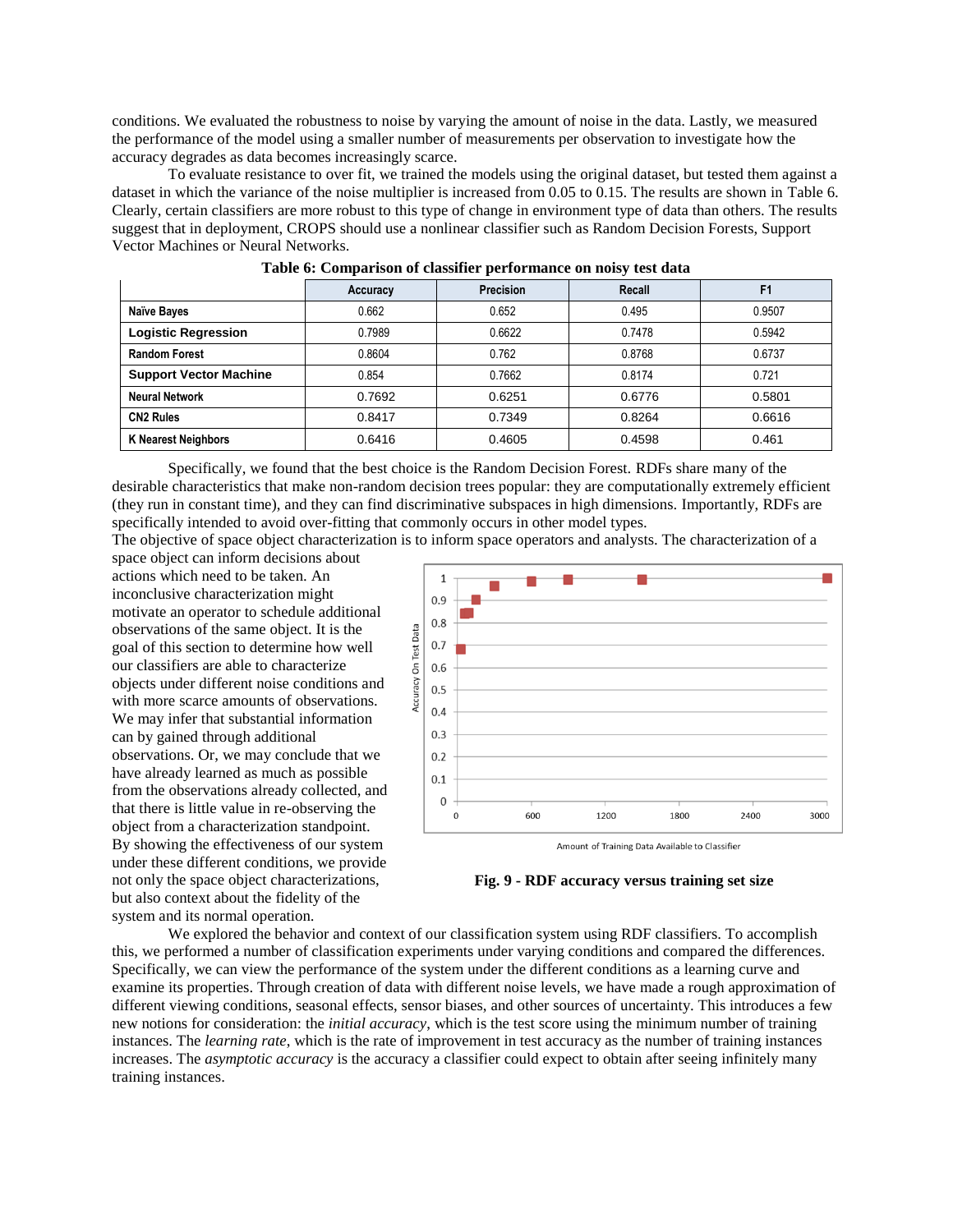[Fig. 9](#page-7-1) shows the accuracy achieved on the test dataset when using smaller percentages of the available training data. The test data is the same at every point in the curve. What has changed is the amount of data which the classifier is trained against. We can examine the improvement in performance when the classifier is allowed to train with more samples. The figure shows that the performance using 5% or 10% of the training data is close to the performance using 100% of the data. In other words, the classifier has essentially reached its asymptotic accuracy using a training size much smaller than the original 3000 point training set. Further, while there is considerable performance degradation when the classifier is trained with less than 5% of the training data, even the initial

accuracy obtained with only 1% of the full training data is still above the expected accuracy from a random guess. It is apparent that the RDF classifier can produce a meaningful result even with a 1% of the total training data (30 training cases). The classifier achieves its asymptotic accuracy after 10% of the full training set (300 cases).

Finally, to we varied the number of *measurements* present in each observation. In our original experiment, we sampled between 40 and 100 measurements per observation. We also increased the noise level from 0.05 to 0.10 and from 0.10 to 0.15. In [Fig. 10](#page-8-0) and [Fig. 11,](#page-8-1) we show the results of restricting the number of observations to be between 1 and 10. The classification technique in each plot is again the RDF classifier. While the performance is degraded, the data exploitation component is still making useful characterizations. Because there are 15 possible outputs, the expected



Amount of Training Data Available to Classifier

#### <span id="page-8-0"></span>**Fig. 10 - RDF performance envelope with medium noise (0.10) and restructured measurements per observation**

performance of a classifier making random guesses is  $1/15 \approx 0.06$ . Although our model's performance was reduced to about 40%, this is still a much higher level of performance than the baseline. Even the initial accuracy, meaning the accuracy obtained using a very small training set, is still above the baseline.

Besides the difference in initial and asymptotic accuracy, the learning rate is also slower when the noise variance is increased. When the noise variance is increased to 0.10, the classification system still has a moderate accuracy improvement between a training size of 30% (900 data instances) and 40% (1200 data instances). It is also



Amount of Training Data Available to Classifier

<span id="page-8-1"></span>

interesting to compare the difference between the initial and asymptotic accuracy. This is an indication of the amount of improvement that can be made if more data is available to the classifier. By comparing [Fig. 10](#page-8-0) with [Fig. 11,](#page-8-1) it is evident that there is less total improvement that can be gained over the initial accuracy under higher noise levels. One solution to obtaining better accuracy in noisy conditions would be to revisit the feature set in and develop more informative feature extraction methods. Another approach might be to apply a de-noising procedure before transforming the measurements into features.

These results are significant, because we have shown that CROPS can produce accurate characterizations with a

minimal set of training observations: a small number of measurements per observation, even when a considerable amount of noise is present in the data. Additionally, because the classifiers report their confidence in their output,